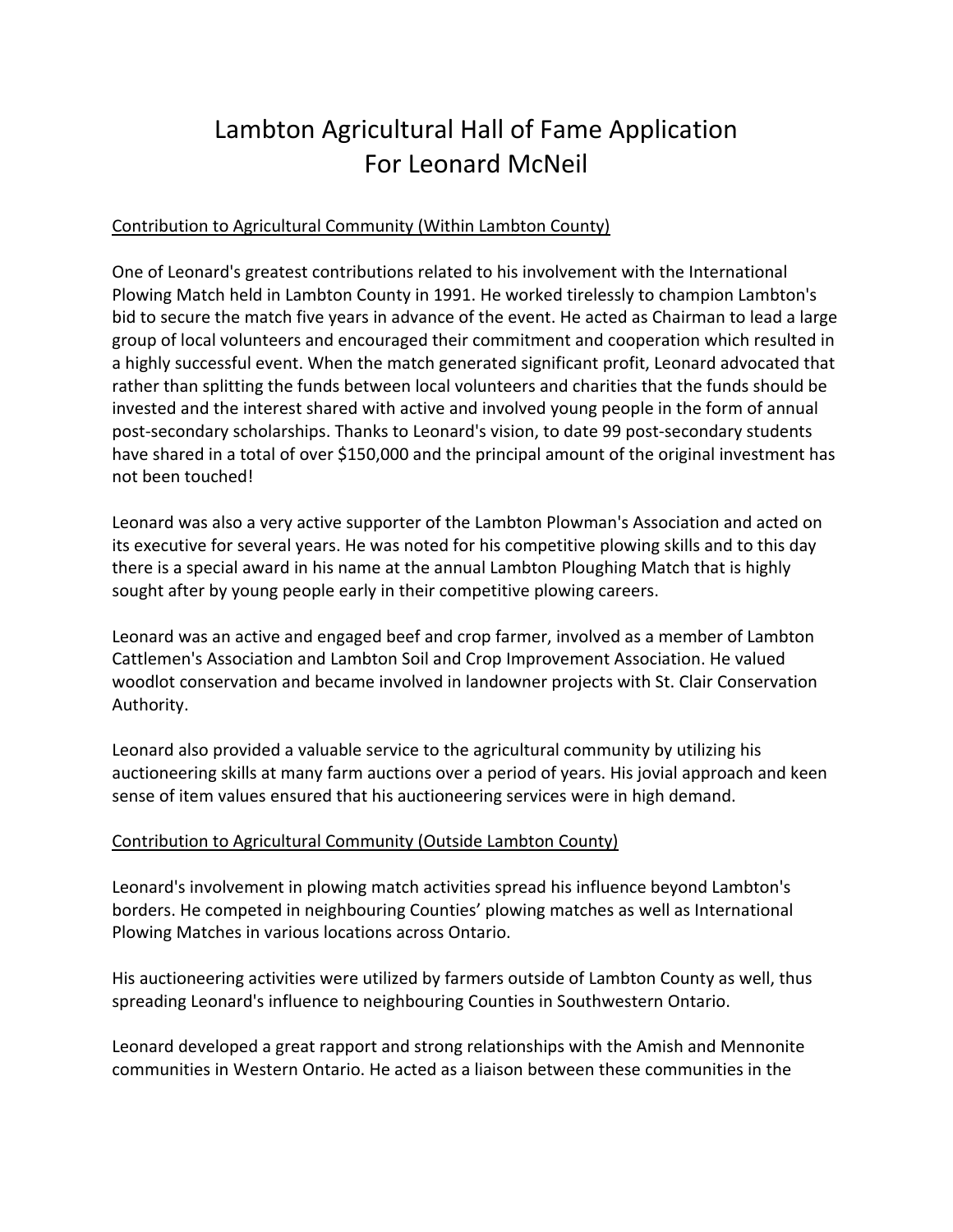traditional agricultural communities when either was in need of a variety of agricultural products such as livestock, penning, farm equipment, furniture, etc.

## Personal Development

When we think of Leonard many descriptors come to mind

*Witty and Humorous:* Leonard's sharp wit and mannerisms endeared Leonard to many different groups in various situations. His wit and humour allowed him to diffuse conflict in political situations and within volunteer groups.

*Talented Speaker:*Whether addressing a large group in a political situation or leaning over the back of a pickup truck, Leonard wasalways able to speak fluently and appropriately with a touch of entertainment value in his words.

*Genuine and Compatible:*Leonard's ability to listen and show concern for others was rewarded with their respect. Even though he moved in many circles, criticism of Leonard by others was very rare.

*Strong Negotiator:* At the meeting between local Lambton Plowmen and the provincial Plowmen's Association executive to negotiate the percentage split of any potential IPM profits, Leonard represented the local interests. At the end of the night, I am sure some provincial executive members wondered, "How did we agree to that deal!"

*Proud of his Heritage:* Leonard would proudly wear his kilt and speak of his Scottish ancestry whenever the opportunity arose. Leonard also played a key role in having the pioneer church in his area donated, moved and reconstructed at the Lambton County Museum in Grand Bend.

*Musical:*His musical ability manifested in two particular ways. His large stature and style with the bass drum added great flair to the Petrolia Highland Pipe Band. In his early adult years, he utilized his training as a singer to perform at over 90 weddings and funerals at the request of many couples and families.

*Vision and Consideration of Others:* Because of the success of the IPM in 1991, over \$100,000 profit remained for the discretionary use of the local committee. Precedents had been set in the IPM's in the years just prior to 1991 where a good portion of the profit had been allocated to the volunteers based on the number of meetings they had attended prior to and during the match, with some residual money donated to local charities. Leonard, as the individual with the most meetings attended and the most potential financial return to gain, set the example insisting that he had become involved in the IPM as a true volunteer and felt the money should go to another worthy cause. His vision of rewarding deserving youth and creating a legacy for the IPM 91 resulted in the very successful IPM '91 post‐secondary scholarship program that continues to present awards every one of the last 26 years without touching the principle of the original investment.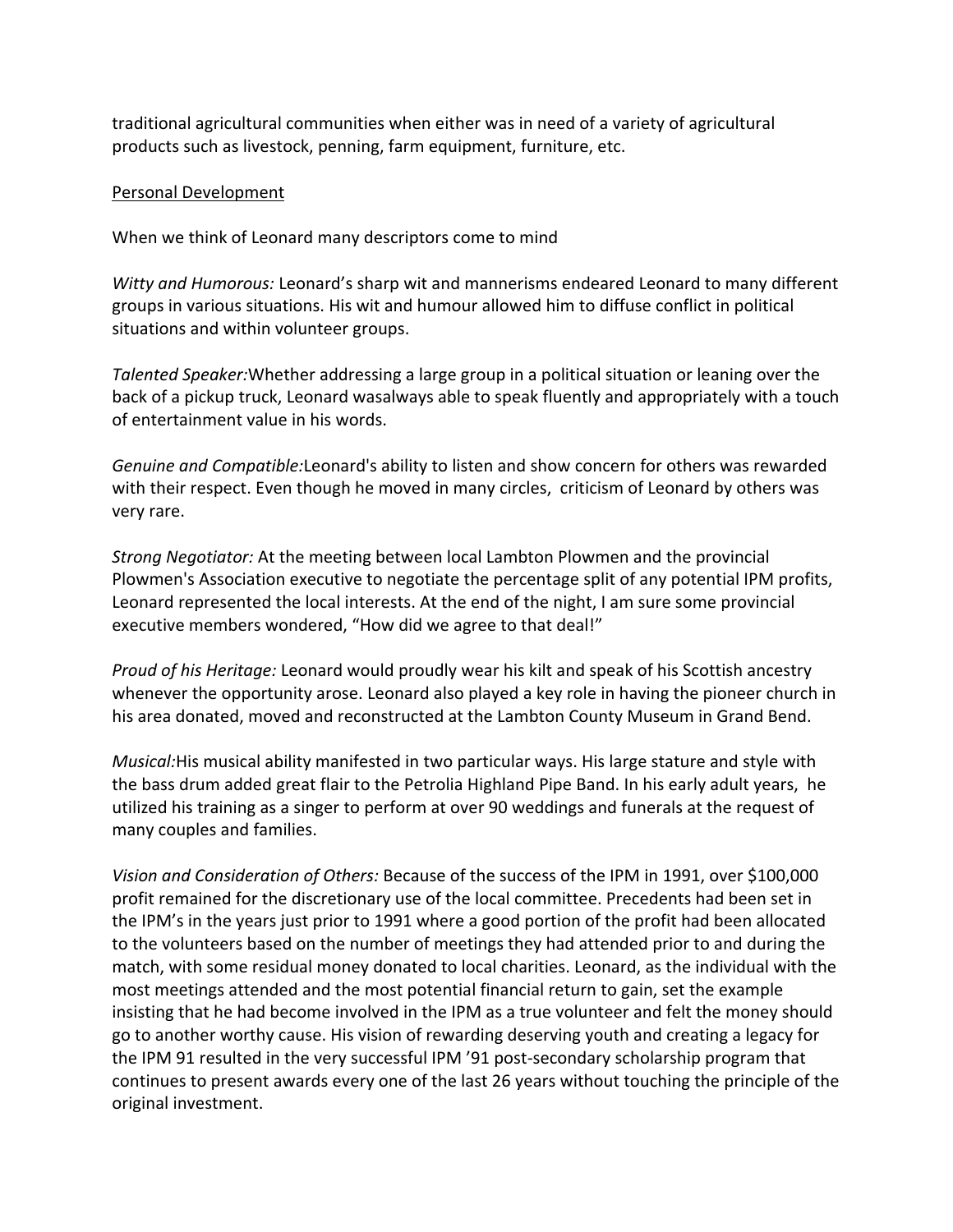## Home Business Development

Even though Leonard was involved in many activities beyond the farm, farming still remained close to his heart. With support from his father and additional purchases on his own, Leonard grew the farm to 500 acres to pass on to his next generation.

Leonard was proud of his beef herd as part of a cow‐calf operation selling yearlings. He utilized pasture and crop rotation in the cropping operations that were integrated with his beef operation. Additional acreages of corn, soybeans and wheat were sold as cash crops.

# Contribution to Community beyond Agriculture

Public service was Leonard's greatest contribution beyond agriculture. Between 1992 and 1998 he completed two three‐year terms as a Councillor in Brooke Township. From 1998 until 2000 Leonard was Mayor of Brooke Township. In 1999 Leonard served as Warden of the County of Lambton. He was very active in the initiative to amalgamate the Township of Brooke and the Village of Alvinston and helped set an example for 14 other municipalities in Lambton County that were considering amalgamations during that same time period. From 2000 to his passing in May of 2002, Leonard served as the first Mayor of the newly created Municipality of Brooke‐ Alvinston.

Leonard was very active in the Masons Lodge as a member of the local Lodge at Napier. He was chosen Master of the Lodge in 1977 and became District Deputy in 1985. Leonard traveled extensively visiting Lodges in the area and developed strong relationships with fellow Lodge members.

Leonard's contribution as the bass drum player added value and excitement to the Petrolia Highland Pipe Band in parades and concerts throughout the area.

# Length of Service to Agriculture Community

Leonard was born in 1950 and was actively engaged in service to his family and the agricultural community at an early age, right through to the time of his passing in May of 2002. Unlike many of his peers who looked to employment in the petrochemical industry in Sarnia, after Grade 12 Leonard's goal was to return to the farm and contribute to his agricultural community.

### Summary

Leonard McNeil was a generous, honourable and modest man. He made an exemplary contribution to the agricultural community in Lambton County and if selected, would be a worthy member of the Lambton Agricultural Hall of Fame.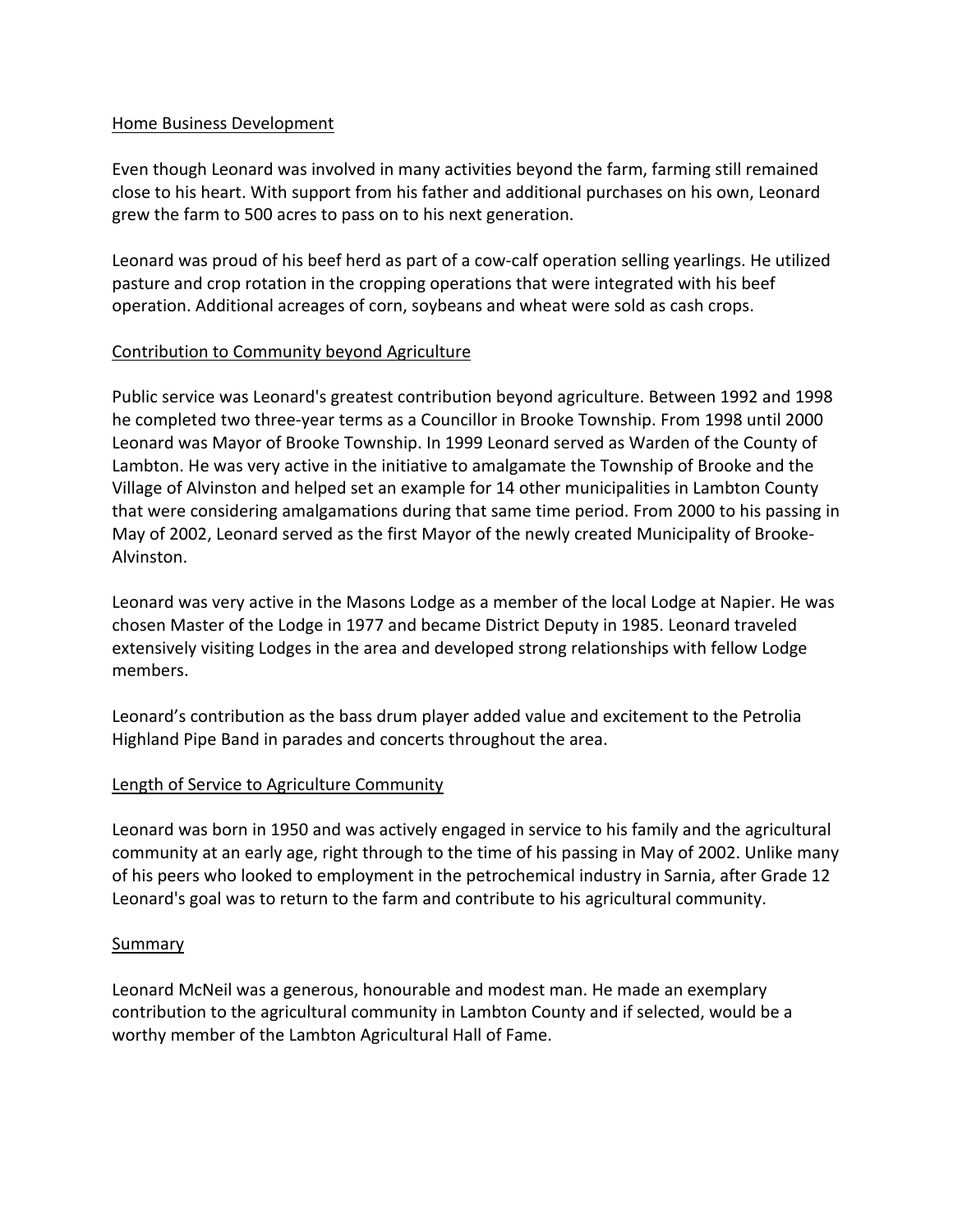#### Lambton Agriculture Hall of Fame Selection Committee

#### Dear Members,

I am writing in support of the nomination of Leonard McNeil for the Lambton Hall of Fame. I knew Leonard well and was involved with him in many ways and organizations from the time he was a teenager and plowed at the Lambton County Plowing Match, until his untimely passing.

He was a well-known individual who had a great love for his community and a desire to try and make it better. I have said many times that Leonard had a heart as big as himself and I will attempt to give you some examples to back up what I say.

When he was Chairman of the 1991 International Plowing Match which was held in Lambton, it turned out to be a very successful event which realized a substantial profit. Leonard promoteda scholarship fund which still exists today instead of paying the other volunteers by which he would have had the most to gain. Everyone was truly a volunteer. Another time when Leonard and I were both members of County Council, Ken Dick who was the Manager of the Social Services Division at the time approached me with a proposal to have a draw for half a beef with the proceeds going to Habitat for Humanity. The only two beef producers on County Council at the time, Leonard and myself, and so I mentioned the proposal to him and we divided the cost of the beef.

Another happening, which involved County Council was when the Lambton Heritage Museum was looking for an antique church which had not been altered or modernized. There was a Presbyterian church in the northeast corner of Euphemia on Cameron Road which met the criteria and was about to close. Margaret McNeil, who was Leonard's wife, had attended it as a girl and her father and mother were still board members. There was interest, so a meeting was held on site. It included County staff, church members, Leonard and I. Everyone thought it was just what the Museum was looking for and the church members were in favour. Now, there was a one big issue, which was moving it the longdistance to Grand Bend. I said to Leonard, moving this building is going to cost a lot of money and his answer was "Don't worry about that. I know a guy who owes me one, and he is a mover". So it happened at very little cost and now sits at the Museum. Leonard also gained notoriety as an auctioneer, his stature and booming voice could attract and hold the crowd's attention. If bidding slowed, he would stop and tell one of his many stories to liven up the crowd. I also think his honesty and that of his father contributed to their success.

Leonard was elected Warden of Lambton County in 1999 and did an excellent job representing the County. He was also very proud of his Scottish heritage and has a full set of regalia which he dressed in on special occasions. In 1999, there was a special event held in the old Florence Hall, which had a very high stage. After the program, a lady approached me and said you should never let Leonard sit on a high stage when he is wearing a kilt!

He was also a member of the Masonic Lodge and held various offices at both local and district levels.

You can see by the events mentioned above that I have had many pleasant and notable experiences that involved Leonard. We became good friends and I always found him to be straightforward and honest. Nothing would please me more than to have him inducted into the Lambton County Agricultural Hall of Fame.

Yours truly, Bill Bilton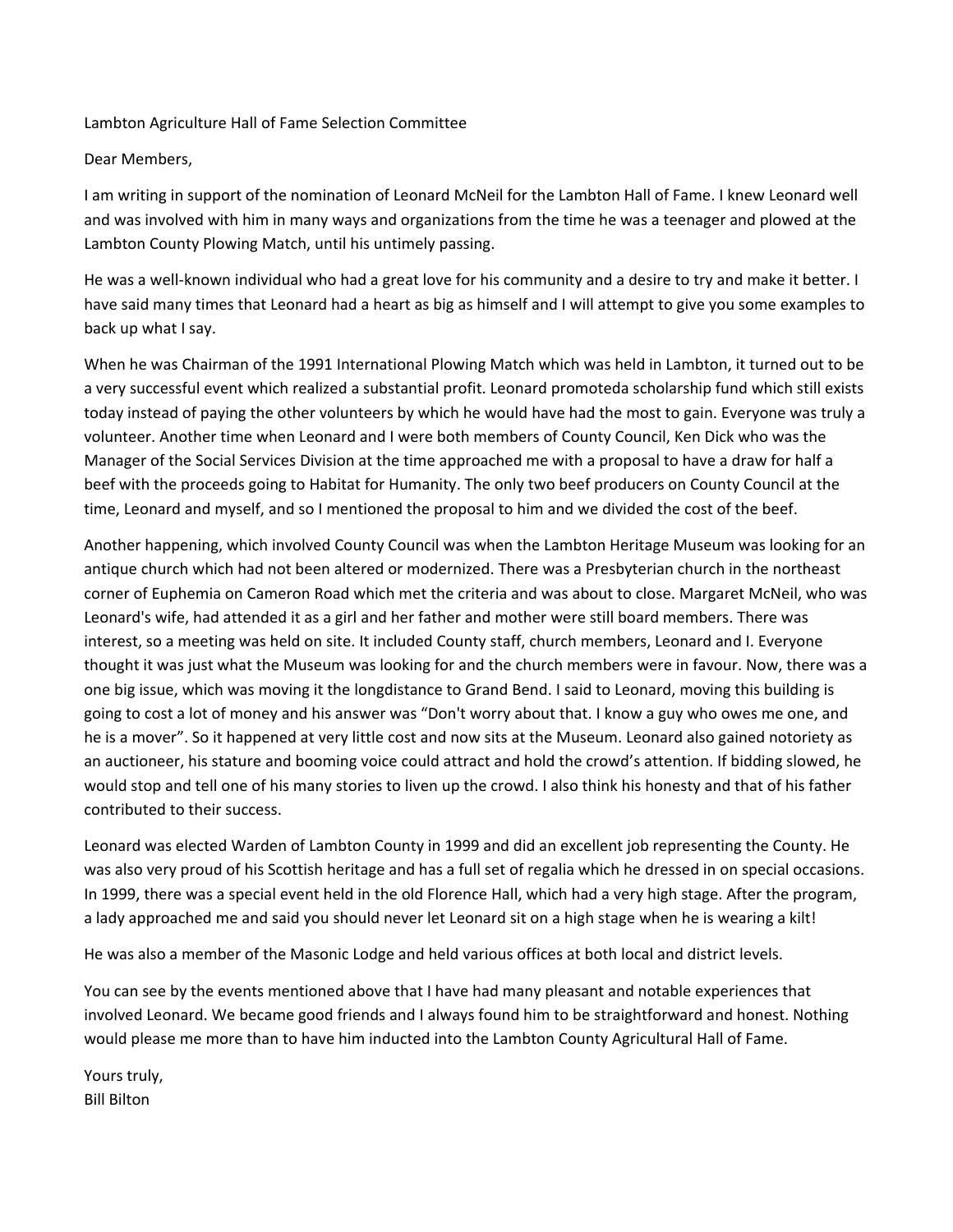March 20, 2018

#### **My memory of Leonard McNeil**

By: Penny Phillips, Past Mayor, Township of Brooke

There are many people you meet during a lifetime. There are times when you meet someone who really has left a void in the community once they have gone, Leonard McNeil is one of those individuals.

Leonard had the gift of story- telling, but even though he enjoyed a good joke, he did have a serious side. Rural community and country living was something Leonard truly loved. He enjoyed touring the old country back roads, checking on the bridges, how the crops were growing, making sure culverts were clear in the drainage ditches to take water away.

Agriculture was first and foremost a passion for Leonard. As a council member, he took pride in the farming community and residents of Brooke. Leonard was truly an ambassador to the farming way of life. He always strived to get the facts, before making a decision, he wasn't afraid to ask others their thoughts before making up his own mind. He was a great listener, which made in my opinion, a great communicator.

Leonard enjoyed a good home made meal, which may explain the importance of food production! He never drank alcohol, but he truly enjoyed desserts, especially pie! Pie was his favorite! He could easily eat a whole pie himself.

Leonard had many interests, talking on the phone was primary. He spoke to many folks on either a daily, weekly basis to share information and discuss current events. I recall him often calling my home to discuss topics that he had researched from his various contacts. I can't even imagine what Leonard would have been like with all the new social media and phone technologies today, as he was rather amazing with the old "land line" telephone.

It is rather difficult writing down all the great memories I had working with Leonard. He was without a doubt, a good council member, a good team member, a good leader, as well. The community was a better place with his involvement there is no doubt of that.

Once, Leonard said to me that while it made him happy to be a farmer, a neighbor, a friend to many, a husband, his greatest joy was to become a father. He was a big fella, who lived life to the fullest!

Ş.